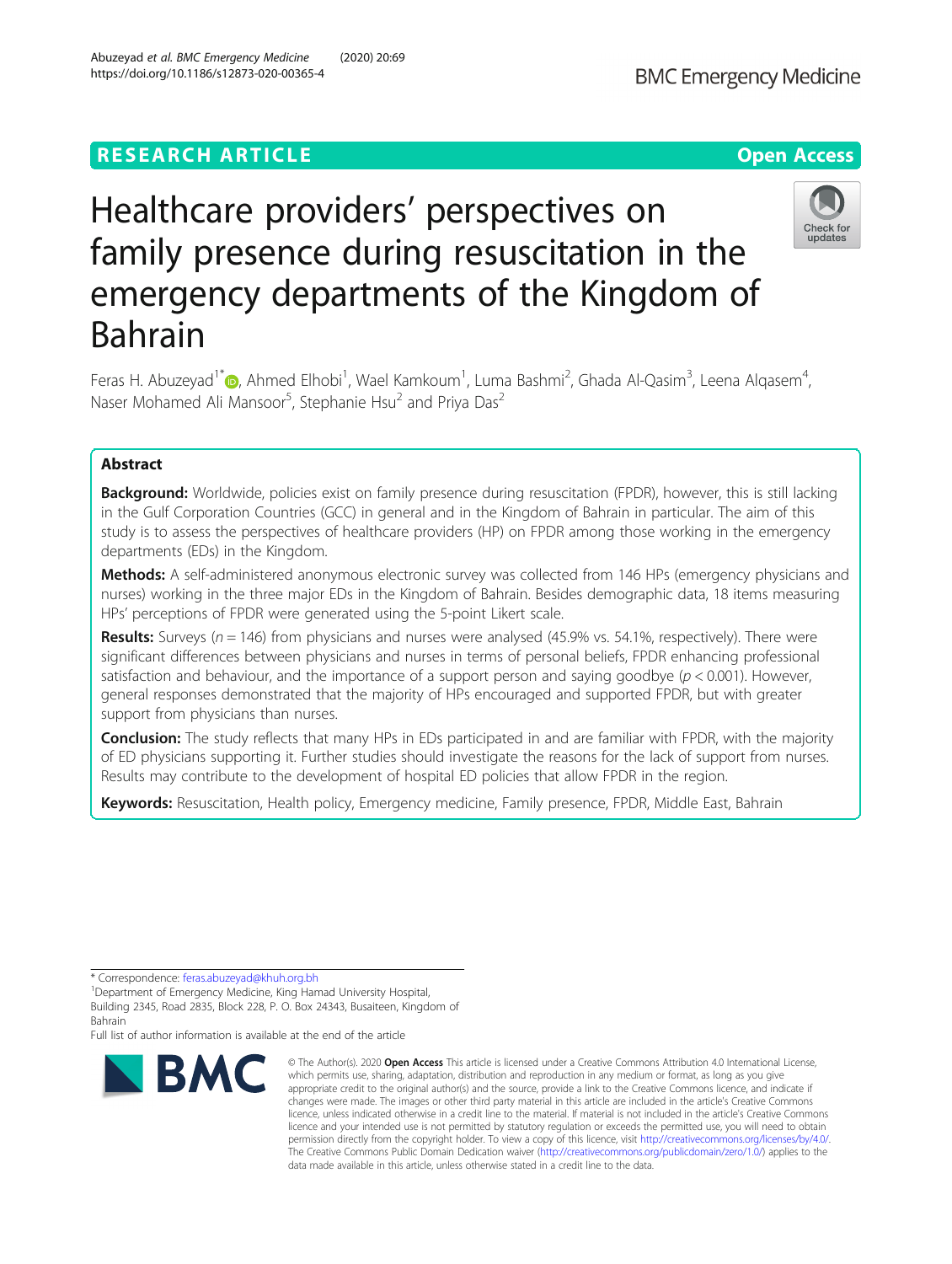# Background

According to the National Registry of Cardiopulmonary Resuscitation, about 9–11% of in-hospital cardiopulmonary resuscitations (CPR) occur in the emergency department (ED) [\[1\]](#page-9-0). This can be a traumatizing process for family members [\[2](#page-9-0)]. Family presence during resuscitation (FPDR) is a controversial circumstance that is gaining acceptance [\[3\]](#page-9-0). The term FPDR was first described in the early 1980s [\[2](#page-9-0), [4](#page-9-0)–[7](#page-9-0)], and has since been established in North America and the United Kingdom. The concept emerged later in other parts of the world in 2009 [[4](#page-9-0)]. FPDR remains highly debated in clinical practice. In Europe, about 52% of countries do not practice FPDR, and on a worldwide scale, 69% do not support FPDR [\[2](#page-9-0)].

Although no universal definition has been agreed upon, FPDR has been defined as "the attendance of one or more family members or significant others in a location that affords visual or physical contact with the patient during invasive procedures or CPR" [\[5\]](#page-9-0), and it is considered an essential part of patient and family-centered care [\[8\]](#page-9-0).

FPDR has been shown to have a significant impact on the psychological experience of family members. More specifically, being present during resuscitation reduces anxiety and increases levels of satisfaction in relation to the delivered care. In addition, FPDR has not been demonstrated to contribute to resuscitation interruption [[4](#page-9-0)]. Systematic reviews and meta-analysis studies highlight that FPDR does not negatively impact resuscitation outcomes and in fact improves the psychological status, satisfaction, and coping mechanism of the attending family members [\[2](#page-9-0), [9](#page-9-0)].

The American Heart Association and other international organizations support FPDR [[2](#page-9-0), [5,](#page-9-0) [6,](#page-9-0) [8](#page-9-0), [10](#page-9-0)]. In addition, many hospitals have developed written policies on FPDR [[4](#page-9-0), [6](#page-9-0), [11](#page-9-0), [12\]](#page-9-0) and assessed its implementation. Following such policies, there were no negative effects on resuscitation management or resuscitation outcomes [\[12\]](#page-9-0).

Current literature reveals that HPs are split between being in favour and being against FPDR, with particular differences cited between nurses and physicians. From a HP's perspective, physicians are more resistant to the concept of FPDR compared to nurses, with main concerns regarding resuscitation quality, the potential for added conflict during resuscitation, litigations, and burdening psychological stress on family members [\[2](#page-9-0), [5,](#page-9-0) [8](#page-9-0)]. Some physicians are opposed to it because of the absence of dedicated space and personnel during the resuscitation process [[2\]](#page-9-0). In a study conducted in Saudi Arabia, results revealed that acute care nurses had a positive attitude about family presence. Major concerns involved patient safety, performance anxiety, and emotional impact on families  $[10]$  $[10]$ . Studies conducted in ED settings from Iran, Singapore, and Turkey conversely showed that most physicians and nurses are not in favour of FPDR [\[6](#page-9-0), [7](#page-9-0), [10](#page-9-0), [13](#page-9-0)].

The presence of previous experiences with FPDR, physician seniority, specific policies supporting FPDR, and a dedicated resuscitation member influences the favorability of FPDR among HPs [\[2](#page-9-0)].

In order for FPDR to be considered safe and accepted, this needs specific policies, educated and trained resuscitation members, the selection of a suitable family member during resuscitation, and consideration of the social and religious aspects of the existing culture [\[2](#page-9-0)].

Based on the fact that the three EDs in the Kingdom of Bahrain lack policies for or against FPDR, the current study aims to investigate HP perspectives on FPDR through an electronic survey. In addition, the workforce profile of nurses and physicians working in the three EDs will help to determine if there are any demographic correlations with perceptions of FPDR. The outcomes of this study may be utilized to develop or initiate directives towards improvement in the resuscitation process.

### Ethical considerations

Ethical considerations were made according to the seven elements stated in the National Statement for Ethical Conduct of Research. The study's scope, aims, themes, questions and methods were reviewed and provided ethical approval by the hospital's Institutional Review Board as defined by Good Clinical Practice, compliance with National Health Regulatory Authority regulations, the country's laws, and hospital policies governing the use of human subjects in research. The process of recruitment adhered to the ethical principles of justice and respect, as described in the study's methods section. Consent was inclusive of all required information relevant to the proposed research in language that used appropriate vocabulary, was respectful, and relevant to the research study. Participants were given an estimated time needed to complete the survey but there was no time limit for completion. In addition, participants were notified of the choice to withdraw from the study at any point without any risks, that no personal identifiers would be collected, responses would remain anonymous, and kept with the investigators for research purposes only, and that there would be no financial involvement in the study.

Data collection, use, and management of data and information in this study were in adherence to the values of respect for human beings, research merit, integrity, justice, and beneficence. Communication of research findings to participants was not performed as the survey was anonymous. Dissemination of research outputs and outcomes would be achieved only through publication in a peer-reviewed journal in order to bring to clinicians the importance of FPDR in the management of ED patients and to encourage the development of a hospital FPDR policy. After the research project, data and information are processed according to the hospital's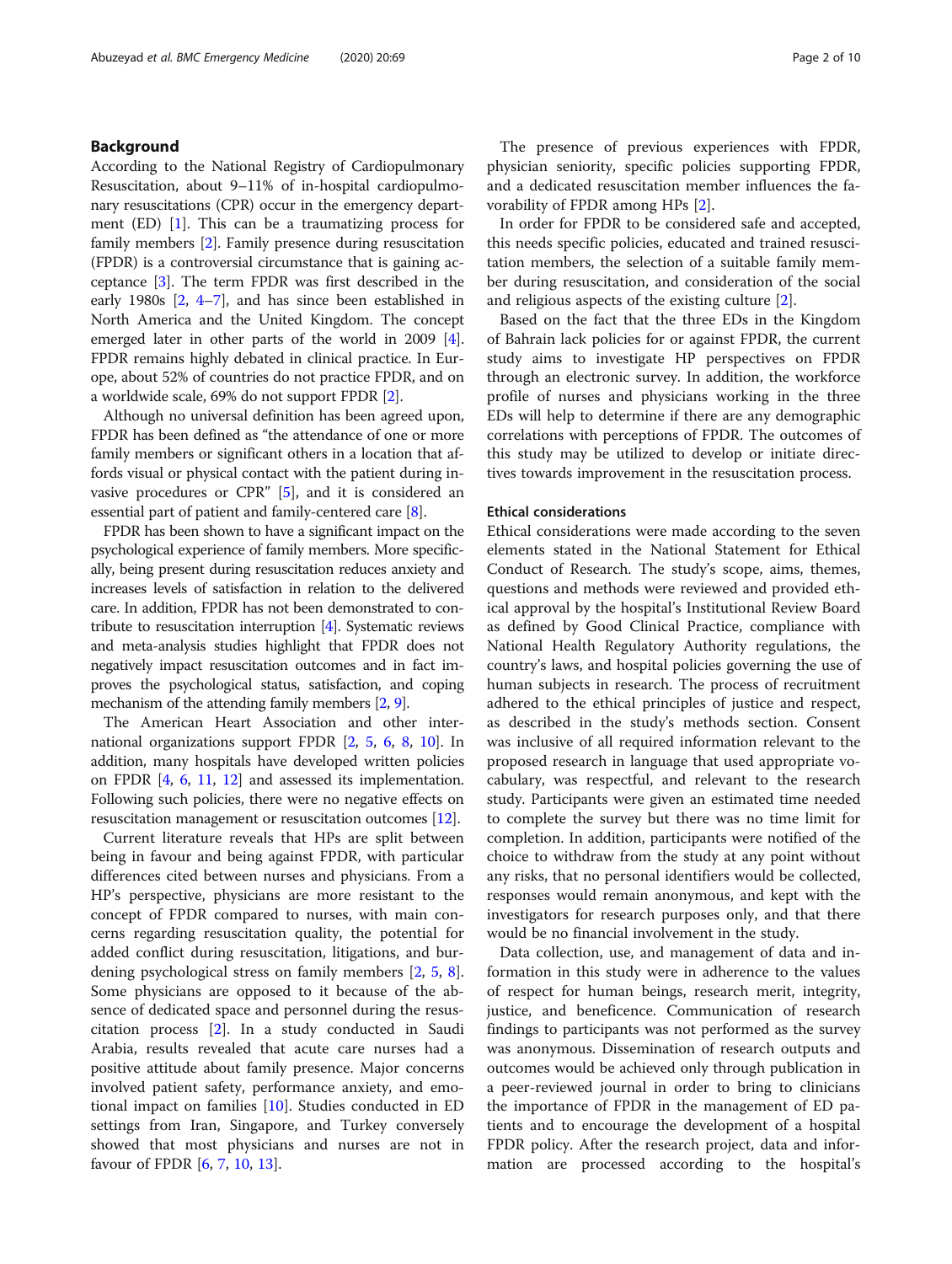Research Department guidelines where they are retained for five years to allow for potential follow up of the study population. Following the five-year period, data and information from the study will then be destroyed. At no point were researchers involved in the care of patients or responsible for family decisions in their research role.

# Methods

# Study design and population

A cross-sectional study using a self-administered randomized electronic survey was emailed to all physicians and nurses working in the EDs of the three major governmental hospitals in the Kingdom of Bahrain: Salmaniya Medical Complex, Royal Medical Services, and King Hamad University Hospital. All three hospitals are university-affiliated institutions and ethical approvals were obtained from each institution to run the study.

### Survey content and administration

The questionnaire was developed based on a survey from two studies assessing attitudes of healthcare providers on FPDR in a hospital setting [\[5](#page-9-0), [14\]](#page-9-0). There were a total of 22 questions within the FPDR survey (please see Additional file [1](#page-8-0)): questions were derived from Tomlinson et al.'s study (2010) and Kianmehr et al.'s study (2010) as their questionnaires had high reliability and validity scores. A Cronbach's α reliability coefficient was calculated on SPSS based on 18 standardized items in the questionnaire. The coefficient value was 0.789, which is an acceptable reliablity range. The questions were written and distributed in English only.

The anonymous electronic survey included three sections: 1- The first page included a digitally written participant informed consent outlining procedures, risks and benefits, and the principal investigators' contact information at the start of the survey. At the bottom of the first page (the informed consent), participants were presented with the option to click on "I agree to the study Terms & Conditions" where they will be taken to the actual survey or "I DO NOT agree to the study Terms & Conditions" where the survey would be automatically terminated. 2- The second page covered a list of 7 demographic characteristics: age in years, gender (Male/Female), nationality (Bahraini or non-Bahraini), Profession (Physician or Nurse), Physician Level (Consultant, Senior-Registrar/Chief Resident, Senior House Officer/Resident), Level of Experience in years, and Participation in CPR (number of times per month), and 3- The third page included 22 items to identify HP perceptions of FPDR. Items 1 and 2, which were related to knowledge and experience of FPDR, had binary responses (Yes/No). Items 3 and 4 were removed after the data collection phase and prior to commencing the data analysis phase, making the total number of items

measuring HP perceptions of FPDR to 20. As it was determined that the purpose of the study was to establish a policy, questions relating to the existence of a written policy allowing or prohibiting FPDR were not applicable. Items 5 to 22 were based on the 5-point Likert scale to measure the participant's agreement or disagreement with each statement [[15](#page-9-0)]. Items 9, 11, 12, 15, 17, 18, 19, 20 and 22 were reverse-coded (see Table [2\)](#page-4-0).

The contact email lists of all currently working physicians and nurses in the EDs were obtained, and the Confidence Interval was set at 95% based on a population of 297. The survey and informed consent were generated on Survey Monkey. Online surveys were selected due to their low cost, anonymity and confidentiality for participants, improved efficiency and accuracy in distributing the survey and collecting data, and the option of contacting the researcher online for any questions [[16\]](#page-9-0). The anonymity of participants is a priority to prevent response bias within their affiliated hospitals. Confidentiality of the collected data was secured through the use of password-protected files.

The online survey was made available for over a period of 36 days from 8th October to 12th November 2019. Reminder emails were sent throughout the data collection period to increase response rates. All answers were confidential and there was no possibility for responders to leave their names or identifiers.

### Data analysis

The data was analyzed using the SPSS statistical software version 25 to compute demographic frequencies and descriptive statistics. A confirmatory factor analysis was conducted on participant responses to a series of statements (items 5 to 22), developing codes for interpretation. Participants were asked to rate 18 statements on FPDR using a five-point Likert scale. The 18 items were subjected to principal components analysis (PCA), which included testing the data for suitability for factor analysis. A  $p$ -value of less than 0.05 was considered significant.

### Sample size and response rates

A priori power analysis revealed that on the basis of a medium effect size (Cohen's  $d = 0.5$ ) observed in past research examining the FPDR perception of healthcare providers, with a Confidence Interval (CI) of 95% and a population size of 297 ED physicians and nurses, a sample size of 168 would be needed to obtain statistical power at the recommended level [[17\]](#page-9-0). The calculation was made as follows: Sample for finite population (297) with probability ( $p = 0.5$ ) at 95% CI and 5% margin of error:  $n = (297 * Z2 * 0.5 * (1-0.5) / (0.05)2) / (297-1 +$  $[Z2 * 0.5 * (1 - 0.5) / (0.05)2] = 168.$ 

A total of 297 surveys were administered to the ED physicians and nurses from which: 146 responded and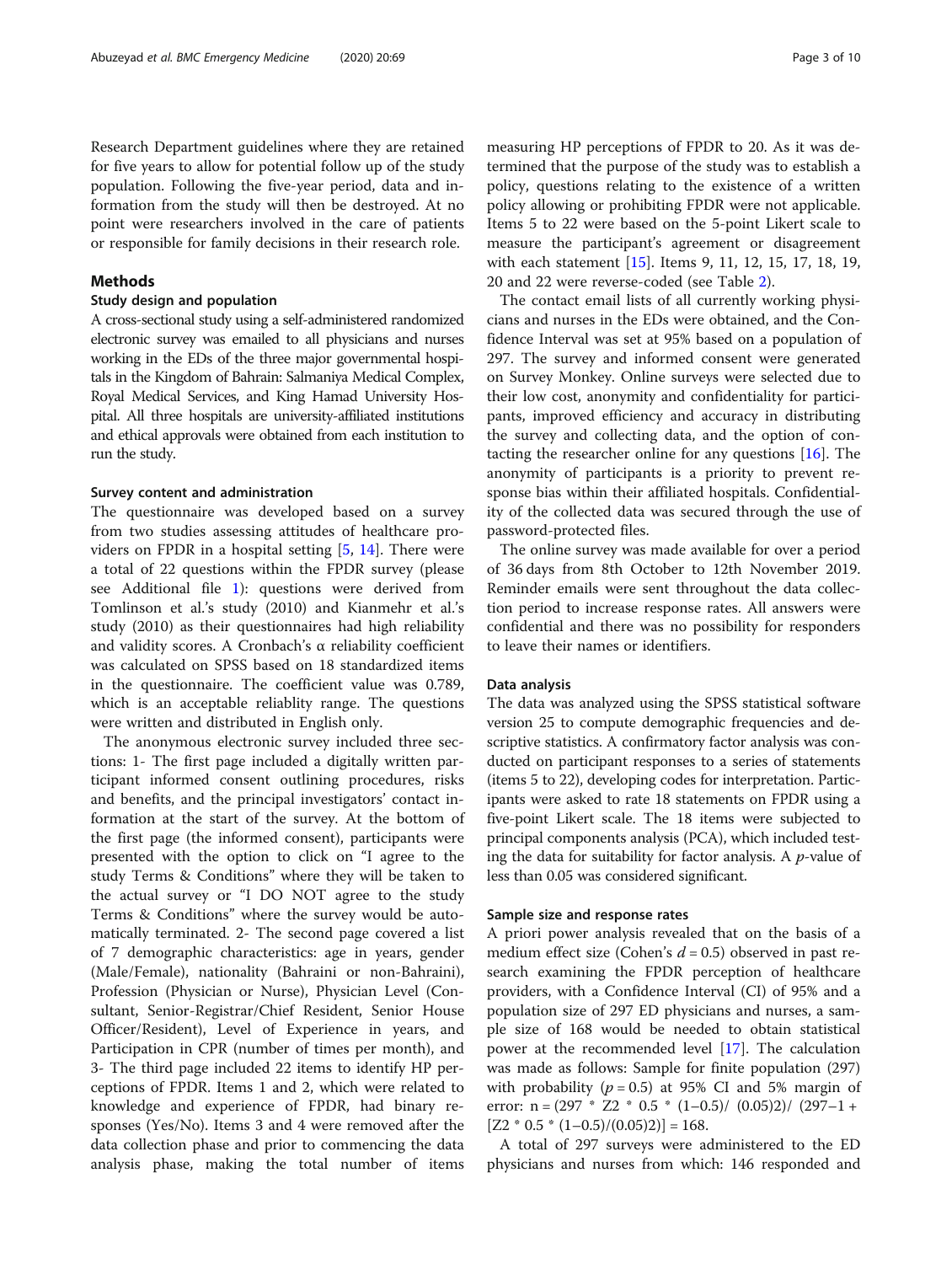12 e-mails were invalid, leading to a response rate of 49% ( $n = 146$ ), which was close to the required sample size based on  $p = 0.5$  and CI of 95%. The sample size was considered sufficient to provide the recommended medium effect size.

# Results

### Demographic data

The demographic characteristics of the participants are shown in Table 1. Among the sample of ED HPs, 54.1% were nurses and 45.9% were physicians, and approximately 44% of the sample were Bahraini. The mean age (SD) for the participants was  $37.1$  years old  $(\pm 9.1)$  with an almost equal distribution of males and females (52.1% males and 47.9% females). In terms of ED physician's level, about 42% were senior physicians (Consultants, Senior-

Registrar, or Chief Resident). Greater than 77% had 6 years of experience or more (73.1% physician and 81% nurses) and 89.8% participated in 1 or more CPR sessions per month (92.5% physicians and 87.3% nurses).

### Knowledge and participation in FPDR

The concept of FPDR was known by 76% of the sample (82.1% physicians and 70.9% nurses) and about 64% (73.1% physicians and 55.7% nurses) had participated in CPR in the past in which a family member was present (see Table [2](#page-4-0)).

In general, items [\[5](#page-9-0)–[22](#page-9-0)] receiving a higher score on the Likert scale represented a higher agreement to FPDR by the study participants ("Strongly Agree"  $= 5$ , "Agree"  $= 4$ , "Neutral" = 3, "Disagree" = 2, Strongly Disagree = 1). Items 9, 11, 12, 15, 17, 18, 19, 20 and 22 were reverse-coded, where selecting "Strongly Agree" represented a more negative

**Table 1** Demographic data of participating healthcare providers from three National EDs in the Kingdom of Bahrain ( $n = 146$ )

| Demographic Item                                             | M (SD) | Range       | Frequency                | n   |
|--------------------------------------------------------------|--------|-------------|--------------------------|-----|
| Age (years)                                                  |        |             |                          |     |
| $20 - 25$                                                    | 37.1   | $20 - 55 +$ | 11 (7.5%)                | 146 |
| $26 - 35$                                                    | (9.1)  |             | 53 (36.3%)               |     |
| $36 - 45$                                                    |        |             | 57 (39.0%)               |     |
| $46 - 55$                                                    |        |             | 19 (13.0%)               |     |
| > 55                                                         |        |             | 6 (4.1%)                 |     |
| Gender                                                       |        |             |                          |     |
| Male                                                         |        |             | 76 (52.1%)               | 146 |
| Female                                                       |        |             | 70 (47.9%)               |     |
| <b>Nationality</b>                                           |        |             |                          | 146 |
| Bahraini                                                     |        |             | 65 (44.5%)               |     |
| Non-Bahraini                                                 |        |             | 81 (55.4%)               |     |
| Profession                                                   |        |             |                          |     |
| Nurse (N)                                                    |        |             | 79 (54.1%)               | 146 |
| Physician (P)                                                |        |             | 67 (45.9%)               |     |
| <b>Physician Level</b>                                       |        |             |                          | 67  |
| Consultant                                                   |        |             | 10 (6.8%)                |     |
| Senior-Registrar/Chief Resident<br>Registrar/Senior Resident |        |             | 18 (12.3%)<br>26 (17.8%) |     |
| Senior House Officer/Resident                                |        |             | 13 (8.9%)                |     |
| Level of experience (years)                                  |        |             |                          |     |
| $1$ to $5$                                                   | >15    | $1 - 15 +$  | 33 (22.6%) (15 N, 18 P)  | 146 |
| 6 to 10                                                      |        |             | 37 (25.3%) (19 N, 18 P)  |     |
| 11 to 15                                                     |        |             | 32 (21.9%) (18 N, 14 P)  |     |
| >15                                                          |        |             | 44 (30.1%) (27 N, 17 P)  |     |
| Participation in CPR (per month)                             |        |             |                          |     |
| $\mathbf 0$                                                  | > 5    | $0 - 5 +$   | 15 (10.2%) (10 N, 5 P)   | 146 |
| $1$ to $3$                                                   |        |             | 47 (32.1%) (17 N, 30 P)  |     |
| $3$ to $5$                                                   |        |             | 23 (15.7%) (12 N, 11 P)  |     |
| > 5                                                          |        |             | 61 (41.8%) (40 N, 21 P)  |     |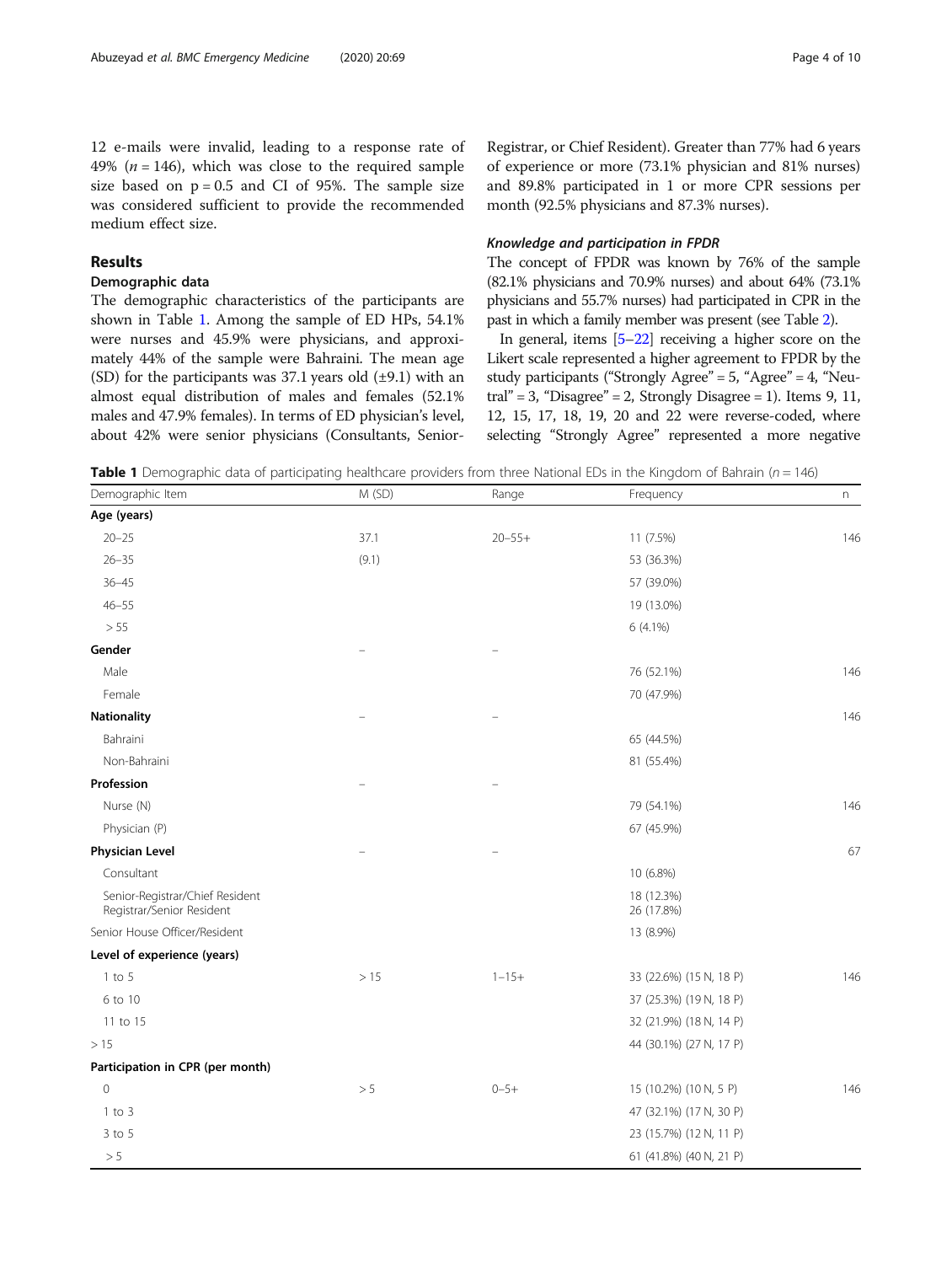<span id="page-4-0"></span>**Table 2** Knowledge and Participation in FPDR among healthcare providers in three National EDs in the Kingdom of Bahrain ( $n =$ 146)

| Statements                                                                  | Yes        |            | NΟ         |            | Chi-square |
|-----------------------------------------------------------------------------|------------|------------|------------|------------|------------|
|                                                                             | Physician  | Nurse      | Physician  | Nurse      |            |
| Q1. Do you know the concept of FPDR (family presence during resuscitation)? | 55 (82.1%) | 56 (70.9%) | 12 (17.9%) | 23 (29.1%) | 0.08       |
| Q2. Have you participated in CPR in which a family member was present?      | 49 (73.1%) | 44 (55.7%) | 18 (26.9%) | 35 (44.3%) | 0.02       |

perception of FPDR and as such, the typical Likert score of 5 was recoded to be a score of 1 (see Table 3).

# Possible confounds

Zero-order correlations were calculated for gender (male/ female), nationality (Bahraini/non-Bahraini), and level of experience (years), individually against scores on items 5– 22 to determine if there were any possible confounds, i.e., demographics that correlated with the survey items, making them possible "third variables" in those relationships. These correlations (see Table [4](#page-5-0)) showed nationality to covary with 8 survey items [\[5](#page-9-0), [8](#page-9-0), [10,](#page-9-0) [14](#page-9-0)–[16,](#page-9-0) [19](#page-9-0), [21](#page-9-0)] and gender to covary with item 5. This illustrates that gender may impact healthcare providers' responses to supporting implementing/producing policy allowing FPDR in their institution. It also showed that nationality may impact participant opinions on FDPR enhancing professional satisfaction and behaviour, the importance of a support person and saying goodbye, and several items in code 1 and 2 (see Table [5\)](#page-6-0).

### Factor analysis

Principal components analysis revealed the presence of four components with eighteen values exceeding 1, explaining 25.6, 17.4, 6.4 and 6.0% of the total of 55.6% variance, respectively. The scree plot revealed a clear break after the fourth component. Hence, the four components were considered for further analysis. To aid in the interpretation of these four components, Oblimin rotation was performed. The four components were divided into four key codes by the researchers according to the statement themes: code 1- personal beliefs about FPDR, code 2- impact on professional practice and performance, code 3- enhances professional satisfaction and behaviour and code 4- the importance of a support person and saying goodbye. These codes were selected from Porter et al.'s study (2015), which was chosen due to its relevant ED setting, multi-centric approach to collecting data, and a similar cluster of questions centred around the same themes [\[18](#page-9-0)].

Table 3 Likert scores (in brackets) assigned to each response for individual questions

|                                                                                                   | Strongly<br>agree |     |     | Agree Neutral Disagree Strongly | Disagree |
|---------------------------------------------------------------------------------------------------|-------------------|-----|-----|---------------------------------|----------|
| Q5. Do you support implementing/producing policy allowing FPDR in your institution?               | (5)               | (4) | (3) | (2)                             | (1)      |
| Q6. FPDR is a patient/family right                                                                | (5)               | (4) | (3) | (2)                             | (1)      |
| Q7. Family members should have the option to attend the CPR for adult patients                    | (5)               | (4) | (3) | (2)                             | (1)      |
| Q8. Family members should have the option to attend the CPR for pediatric patients                | (5)               | (4) | (3) | (2)                             | (1)      |
| Q9. FPDR interfere with patient CPR (family may request to continue or to terminate CPR)          | (1)               | (2) | (3) | (4)                             | (5)      |
| Q10. FPDR decrease family anger towards members of the code team                                  | (5)               | (4) | (3) | (2)                             | (1)      |
| Q11. Family members may witness error or misinterpret some actions during resuscitation           | (1)               | (2) | (3) | (4)                             | (5)      |
| Q12. FPDR can cause psychological stress/traumatic experience for family members                  | (1)               | (2) | (3) | (4)                             | (5)      |
| Q13. FPDR can help to grieve for family members                                                   | (5)               | (4) | (3) | (2)                             | (1)      |
| Q14. FPDR keeps family members updated about progress of resuscitation                            | (5)               | (4) | (3) | (2)                             | (1)      |
| Q15. FPDR need adequate space in the resuscitation room                                           | (1)               | (2) | (3) | (4)                             | (5)      |
| Q16. FPDR needs to be dedicated and trained personnel to accompany family members                 | (5)               | (4) | (3) | (2)                             | (1)      |
| O17. FPDR is stressful for members of the code team                                               | (1)               | (2) | (3) | (4)                             | (5)      |
| Q18. FPDR may pose a physical threat for members of the code team                                 | (1)               | (2) | (3) | (4)                             | (5)      |
| Q19. FPDR increase fear of complaints/litigations against members of the code team                | (1)               | (2) | (3) | (4)                             | (5)      |
| Q20. FPDR may breach patient confidentiality                                                      | (1)               | (2) | (3) | (4)                             | (5)      |
| Q21. FPDR will motivate members of the code team to manage the patient in a more<br>humane manner | (5)               | (4) | (3) | (2)                             | (1)      |
| Q22. FPDR impede training of junior staff during CPR                                              | (1)               | (2) | (3) | (4)                             | (5)      |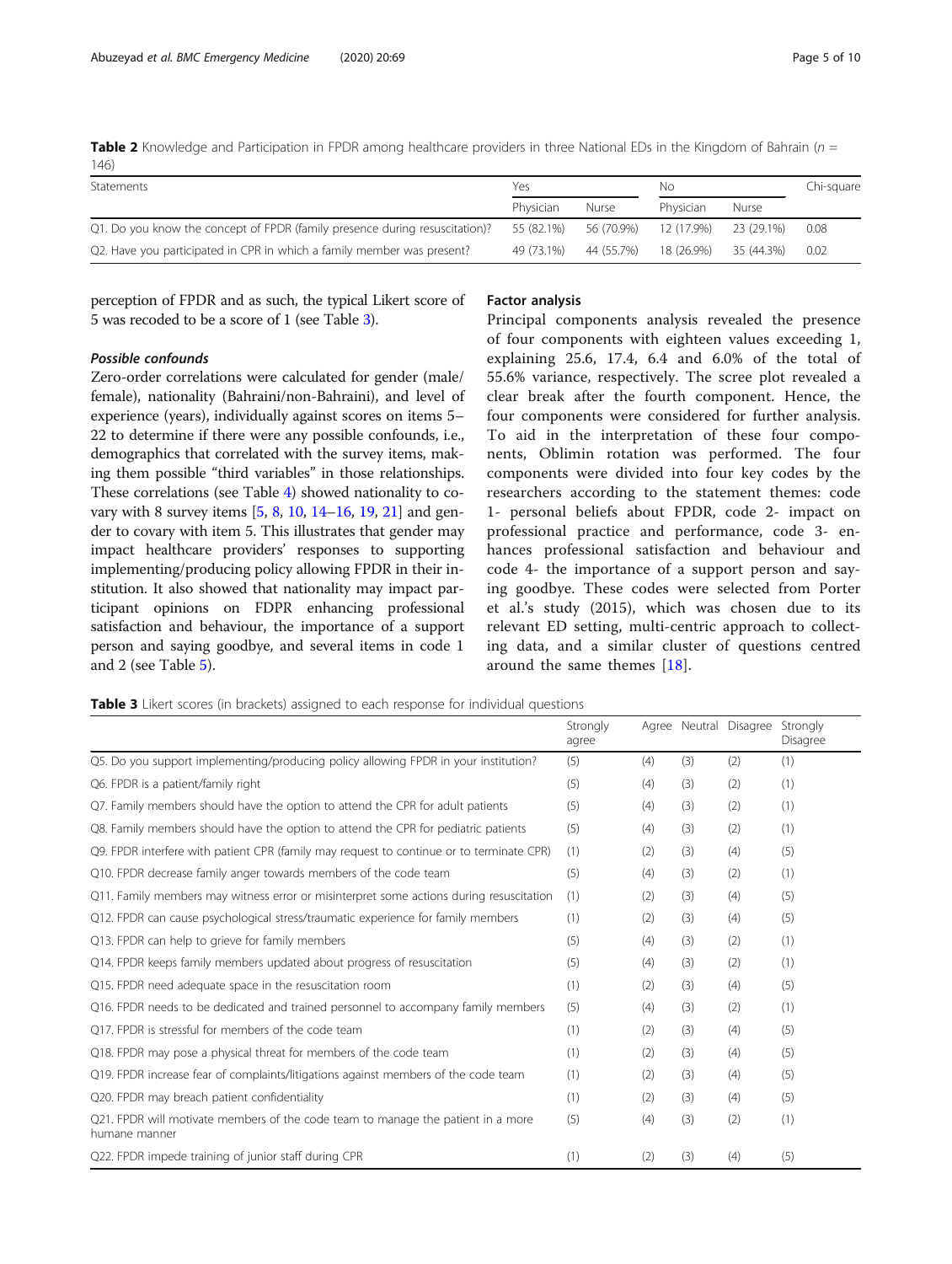<span id="page-5-0"></span>Table 4 Zero-Order Correlations of Gender and Nationality with FPDR Survey Items 5-22

| Q10 Q11 Q12 Q13 Q14 Q15 Q16 Q17 Q18 Q19 Q20 Q21<br>OS<br>09<br>06.<br>Gender<br>0.20 0.15 0.40 0.77 0.16 0.91 0.21 0.95 0.22 0.48 0.35 0.44 0.89 0.67 0.17<br>0.07<br>0.00<br>0.00 0.12 0.39 0.00 0.47 0.01 0.56 0.06 0.12 0.02 0.04 0.05 0.12 0.06 0.03 0.20 0.04 0.45<br>Nationality |      |
|----------------------------------------------------------------------------------------------------------------------------------------------------------------------------------------------------------------------------------------------------------------------------------------|------|
|                                                                                                                                                                                                                                                                                        |      |
|                                                                                                                                                                                                                                                                                        | 0.95 |
|                                                                                                                                                                                                                                                                                        | Q22  |

\*Significant correlations are in bold

# Code 1: personal beliefs about FPDR

For code 1 (see Table [5](#page-6-0)), a significance testing for the composite index was performed using non-parametric tests. Mann Whitney tests showed that there was a significant difference in personal beliefs about FPDR between doctors and nurses ( $p < 0.001$ ). Physicians (53.7% vs 21.6%) nurses) were more likely to support implementing/producing a policy allowing FPDR in their institution, while 58.2% of nurses disagreed with this. More physicians (62.7%) supported that family members should have the option to attend CPR for paediatric patients, while the majority of nurses (65.8%) did not support this ( $p < 0.001$ ). This significant difference also existed when healthcare providers were asked if family members should have the option to attend CPR for adult patients (55.2% physicians in support vs. 58.2% nurses against this).

### Code 2: impact on professional practice and performance

Regarding FPDR's impact on professional practice and performance (see Table [5](#page-6-0)), significance testing for the composite index was performed using non-parametric tests. Mann Whitney test showed that there were no significant differences in this code among doctors and nurses  $(p$ -values range from 0.112 to 0.943). Mean scores reflected that healthcare providers view FPDR as not having a major negative impact on professional practice and performance. The majority disagreed that FPDR would: cause psychological stress for family members (85.6%), interfere with patient CPR (56.1%), cause family members to witness error or misinterpret some actions during resuscitation (72.6%), or breach patient confidentiality (63.7%).

The majority also *disagreed* that FPDR would impact members of the code team negatively, e.g., causing stress (84.9%), posing physical threat (77.4%), increasing fear of complaints/litigations against members of the code team (74,6%), or impede training of junior staff during CPR (61.7%). Only 1 of the 9 items in code 2 showed a significant difference between nurses and physicians: while the majority of physicians (91%) and nurses (76%) agreed that adequate space is not needed for FPDR (item 15), there was still a significance between the two groups ( $p = 0.048$ ).

### Code 3: enhancing professional satisfaction and behavior

Code 3 (see Table [5](#page-6-0)), which included item 10 and 21, demonstrated a statistically significant difference between physicians and nurses ( $p < 0.01$ ). Physicians (59.7%) were more like to agree that FPDR decreases family anger towards members of the code team, whereas nurses were more likely to be neutral (25.3%) or disagree (24.3%) ( $p =$ 0.004). Additionally, 68.6% of physicians agreed that FPDR will motivate members of the code team to manage the patient in a more humane manner, whereas only 34.2% of nurses agreed ( $p < 0.001$ ).

# Code 4: importance of a support person and saying goodbye

There was a statistically significant difference in how physicians and nurses responded to code 4 (see Table [5](#page-6-0)), which focused on the theme of "The importance of a support person and saying goodbye" (items 14 and 16). More physicians (71.6%) than nurses (48.1%) agreed that FPDR keeps family members updated about the progress of resuscitation ( $p = 0.013$ ). However, the majority of physicians (89.5%) and nurses (73.4%) agreed that FPDR needs dedicated and trained personnel to accompany family members ( $p < 0.001$ ).

# **Discussion**

This is the first study in the Kingdom of Bahrain to provide insight into HP's attitudes towards FPDR in emergency departments. There were significant differences between physicians and nurses in terms of personal beliefs, FPDR enhancing professional satisfaction and behaviour, and the importance of a support person and saying goodbye ( $p < 0.001$ ). General responses demonstrated that the majority of HPs encouraged and supported FPDR with greater support from physicians than nurses.

Furthermore, there were no significant differences in distribution of opinion between physicians and nurses  $(p$ -values range from 0.112 to 0.943) on the impact of FPDR on professional practices and performance during resuscitation. The majority of HPs disagreed that FPDR would significantly impact professional practice and performance. For example, the majority *disagreed* that FPDR would: cause psychological stress for family members (85.6%), interfere with patient CPR (56.1%), cause family members to witness error or misinterpret some actions during resuscitation (72.6%), or breach patient confidentiality (63.7%). The majority of HPs also disagreed that FPDR would impact members of the code team negatively, e.g., causing stress (84.9%), posing physical threat (77.4%), increasing fear of complaints/litigations against members of the code team (74,6%), or impede training of junior staff during CPR (61.7%).

In terms of FPDR enhancing professional satisfaction and behaviour, results demonstrated a statistically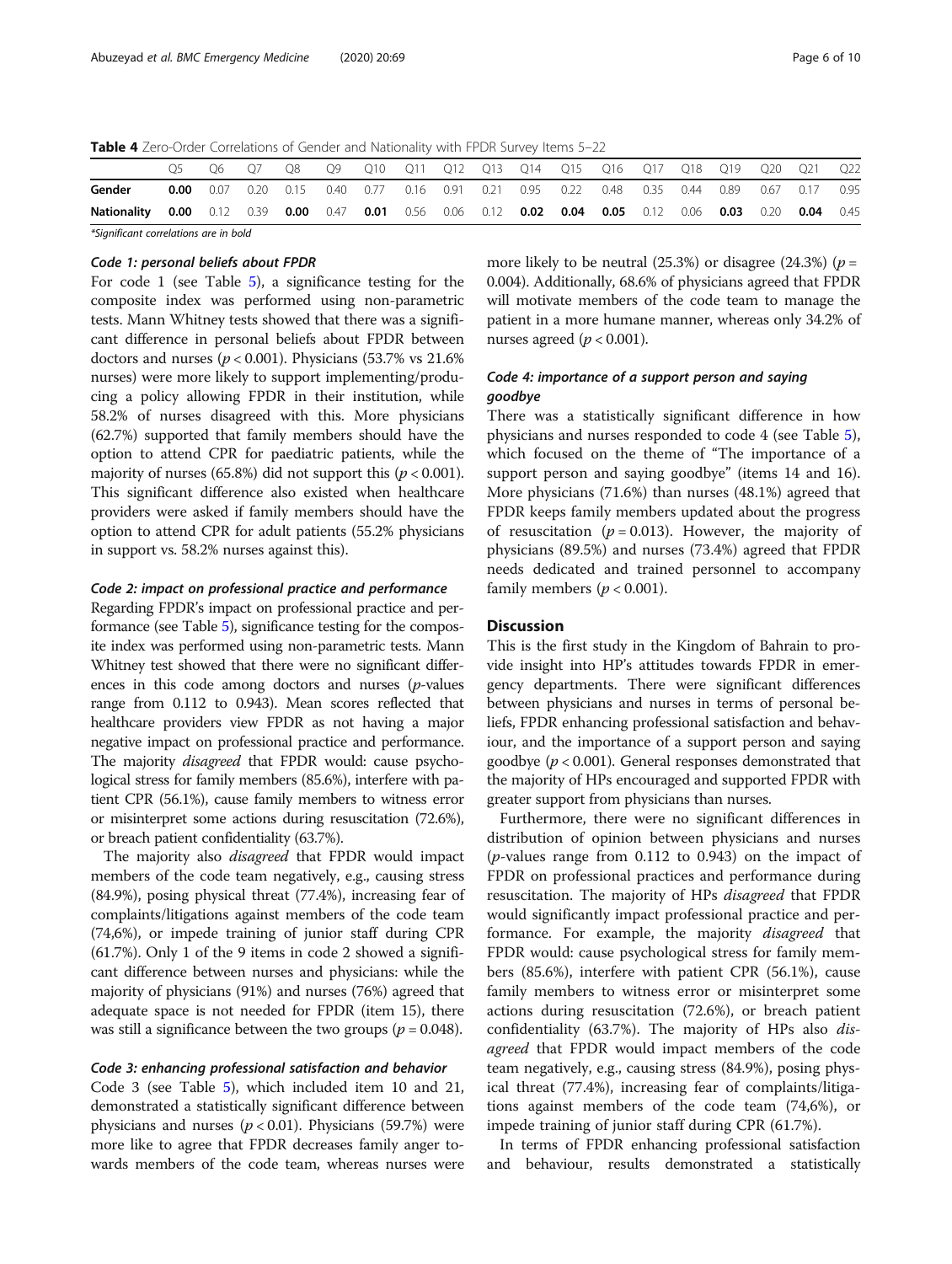# <span id="page-6-0"></span>Table 5 Distribution of responses of healthcare providers to each of the 17 questions

|                                 | Question no. Likert score 1<br>No. of response (%) | Likert score 2                                            | Likert score 3<br>No. of response (%) No. of response (%) No. of response (%) | Likert score 4                                | Likert score 5<br>No. of response (%)         | Likert score Chi-square*<br>Mean $\pm$ SD |       |
|---------------------------------|----------------------------------------------------|-----------------------------------------------------------|-------------------------------------------------------------------------------|-----------------------------------------------|-----------------------------------------------|-------------------------------------------|-------|
| <b>Code 1: Personal Beliefs</b> |                                                    |                                                           |                                                                               |                                               |                                               |                                           |       |
| Q5.                             | 30 (20.5%)<br>$P: 7(10.4\%)$<br>N: 23 (29.1%)      | 28 (19.2%)<br>P: 5(7.5%)<br>N: 23 (29.1%)                 | 35 (24.0%)<br>P: 19 (28.4%)<br>N: 16 (20.3%)                                  | 40 (27.4%)<br>P: 27 (40.3%)<br>N: 13 (16.5%)  | 13 (8.9%)<br>P: 9(13.4%)<br>$N: 4(5.1\%)$     | $2.85 \pm 1.28$                           | 0.00  |
| Q6.                             | 15 (10.3%)<br>$P: 4(6.0\%)$<br>N: 11 (13.9%)       | 28 (19.2%)<br>P: 9(13.4%)<br>N: 19 (24.1%)                | 44 (30.1%)<br>P: 21 (31.3%)<br>N: 23 (29.1%)                                  | 49 (33.6%)<br>P: 26 (38.8%)<br>N: 23 (29.1%)  | 10 (6.8%)<br>$P: 7(10.4\%)$<br>$N: 3(3.8\%)$  | $3.07 \pm 1.10$ 0.10                      |       |
| Q7.                             | 28 (19.2%)<br>$P: 7(10.4\%)$<br>N: 21 (26.6%)      | 37 (25.3%)<br>P: 12 (17.9%)<br>N: 25 (31.6%)              | 26 (17.8%)<br>P: 11(16.4%)<br>N: 15 (19.0%)                                   | 48 (32.9%)<br>P: 32 (47.8%)<br>N: 16 (20.3%)  | 7(4.8%)<br>P: 5(7.5%)<br>N: 2 (2.5%)          | $2.79 \pm 1.23$ 0.001                     |       |
| Q8.                             | 25 (17.1%)<br>P: 3(4.5%)<br>N: 22 (27.8%)          | 41 (28.1%)<br>P: 11 (16.4%)<br>N: 30 (38.0%)              | 21 (14.4%)<br>P: 11(16.4%)<br>N: 10 (12.7%)                                   | 42 (28.8%)<br>P: 28 (41.8%)<br>N: 14 (17.7%)  | 17 (11.6%)<br>P: 14 (20.9%)<br>N: 3(3.8%)     | $2.90 \pm 1.31$ 0.00                      |       |
| Q13.                            | 11 (7.5%)<br>P: 3(4.5%)<br>$N: 8(10.1\%)$          | 33 (22.6%)<br>P: 9(13.4%)<br>N: 24 (30.4%)                | 43 (29.5%)<br>P: 19 (28.4%)<br>N: 24 (30.4%)                                  | 51 (34.9%)<br>P: 32 (47.8%)<br>N: 19 (24.1%)  | $8(5.5\%)$<br>$P: 4(6.0\%)$<br>N: 4 (5.06%)   | $3.08 \pm 1.05$ 0.017                     |       |
|                                 |                                                    | Code 2: Impact on Professional Practice and Performance   |                                                                               |                                               |                                               |                                           |       |
| Q9.                             | 30 (20.5%)<br>P: 14 (20.9%)<br>N: 16 (20.3%)       | 52 (35.6%)<br>P: 27(40.3%)<br>N: 25 (31.6%)               | 35 (24.0%)<br>P: 16(23.9%)<br>N: 19 (24.1%)                                   | 23 (15.8%)<br>$P: 9(13.4\%)$<br>N: 14 (17.7%) | $6(4.1\%)$<br>P: 1(1.5%)<br>$N: 5(6.3\%)$     | $2.47 \pm 1.11$ 0.516                     |       |
| Q11.                            | 25 (17.1%)<br>P: 13(19.4%)<br>N: 12 (15.2%)        | 84 (57.5%)<br>P: 38 (56.7%)<br>N: 46 (58.2%)              | 16 (11.0%)<br>P: 7(10.4%)<br>N: 9 (11.4%)                                     | 13 (8.9%)<br>P: 5(7.5%)<br>$N: 8(10.1\%)$     | $8(5.5\%)$<br>$P: 4(6.0\%)$<br>$N: 4(5.1\%)$  | $3.00 \pm 1.16$ 0.943                     |       |
| Q12.                            | 45 (30.8%)<br>P: 17(25.4%)<br>N: 28 (35.4%)        | 80 (54.8%)<br>P: 39(58.2%)<br>N: 41 (51.9%)               | 11 (7.5%)<br>$P: 6(9.0\%)$<br>$N: 5(6.3\%)$                                   | 5(3.4%)<br>$P: 4(5.1\%)$<br>N: 1(1.3%)        | $5(3.4\%)$<br>P: 1(1.5%)<br>$N: 4(5.1\%)$     | $1.94 \pm 0.91$ 0.241                     |       |
| Q15.                            | 39 (26.7%)<br>P: 23 (34.3%)<br>N: 16 (20.3%)       | 82 (56.2%)<br>P: 38(56.7%)<br>N: 44 (55.7%)               | 14 (9.6%)<br>P: 5(7.5%)<br>N: 9 (11.4%)                                       | $6(4.1\%)$<br>P: 1(1.5%)<br>N: 5 $(6.3\%)$    | $5(4.1\%)$<br>$P: 0 (0.0\%)$<br>N: 5(6.3%)    | $2.01 \pm 0.92$ 0.048                     |       |
| Q17.                            | 44 (30.1%)<br>$P: 18(26.9\%)$<br>N: 26 (32.9%)     | 80 (54.8%)<br>P: 39 (58.2%)<br>N: 41 (51.9%)              | 14 (9.6%)<br>$P: 8(11.9\%)$<br>N: 6(7.6%)                                     | 5(3.4%)<br>$P: 2(3.0\%)$<br>$N: 3$ (3.8%)     | $3(2.1\%)$<br>$P: 0 (0.0\%)$<br>N: 3 (3.8%)   | $1.92 \pm 0.85$ 0.402                     |       |
| Q18.                            | 33 (22.6%)<br>P: 16(23.9%)<br>N: 17 (21.5%)        | 80 (54.8%)<br>P:32 (47.8%)<br>N: 48 (60.8%)               | 17 (11.6%)<br>P: 8(11.9%)<br>$N: 9(11.4\%)$                                   | 16 (11.0%)<br>P: 11 (16.4%)<br>N: 5(6.3%)     | 0(0)                                          | $2.11 \pm 0.88$                           | 0.205 |
| Q19.                            | 31 (21.2%)<br>P: 16(23.9%)<br>N: 15 (19.0%)        | 78 (53.4%)<br>P: 30 (44.8%)<br>N: 48 (60.8%)              | 21 (14.4%)<br>P: 12 (17.9%)<br>N: 9 (11.4%)                                   | 15 (10.3%)<br>$P: 9(13.4\%)$<br>N: 6(7.6%)    | $1(0.7\%)$<br>$P: 0 (0.0\%)$<br>$N: 1(1.3\%)$ | $2.16 \pm 0.90$ 0.261                     |       |
| Q20.                            | 21 (14.4%)<br>P: 10 (14.9%)<br>N: 11 (13.9%)       | 72 (49.3%)<br>P: 30 (44.8%)<br>N: 42 (53.2%)              | 35 (24.0%)<br>P: 14 (20.9%)<br>N: 21 (26.6%)                                  | 17 (11.6%)<br>P: 12 (17.9%)<br>N: 5(6.3%)     | $1(0.7\%)$<br>P: 1 (1.5%)<br>N: 0 (0.0%)      | $2.35 \pm 0.89$ 0.172                     |       |
| Q22.                            | 22 (15.1%)<br>P: 12 (17.9%)<br>N: 10 (12.7%)       | 68 (46.6%)<br>P: 32 (47.8%)<br>N: 36 (45.6%)              | 33 (22.6%)<br>P: 13 (19.4%)<br>N: 20 (25.3%)                                  | 17 (11.6%)<br>P: 10 (14.9%)<br>N: 7 (8.9%)    | $6(4.1\%)$<br>$P: 0 (0.0\%)$<br>N: 6(7.6%)    | $2.43 \pm 1.01$ 0.112                     |       |
|                                 |                                                    | Code 3: Enhances Professional Satisfaction and Behavior   |                                                                               |                                               |                                               |                                           |       |
| Q10.                            | 18 (12.3%)<br>$P: 4(6.0\%)$<br>N: 14 (17.7%)       | 36 (24.7%)<br>P: 15(22.4%)<br>$N: 21 (6.6\%)$             | 28 (19.2%)<br>P: 8(11.9%)<br>N: 20 (25.3%)                                    | 56 (38.4%)<br>P: 34 (50.7%)<br>N: 22 (7.8%)   | $8(5.5\%)$<br>$P: 6(9.0\%)$<br>N: 2(.5%)      | $3.00 \pm 1.16$ 0.004                     |       |
| Q21.                            | 14 (9.6%)<br>P: 2 (3.0%)<br>N: 12 (15.2%)          | 27 (18.5%)<br>P: 8(11.9%)<br>N: 19 (24.1%)                | 32 (21.9%)<br>P: 11 (16.4%)<br>N: 21 (26.6%)                                  | 57 (39.0%)<br>P: 36 (53.7%)<br>N: 21 (26.6%)  | 16 (11.0%)<br>P: 10 (14.9%)<br>$N: 6(7.6\%)$  | $3.23 \pm 1.16$                           | 0.001 |
|                                 |                                                    | Code 4: Importance of a Support Person and Saying Goodbye |                                                                               |                                               |                                               |                                           |       |
| Q14.                            | 11 (7.5%)<br>$P: 2$ (3.0%)<br>N: 9 (11.4%)         | 25 (17.1%)<br>$P: 6(9.0\%)$<br>N: 19 (24.1%)              | 24 (16.4%)<br>P: 11 (16.4%)<br>N: 13 (16.5%)                                  | 73 (50.0%)<br>P: 39 (58.2%)<br>N: 34 (43.0%)  | 13 (8.9%)<br>$P: 9(13.4\%)$<br>$N: 4(5.1\%)$  | $3.36 \pm 1.10$ 0.013                     |       |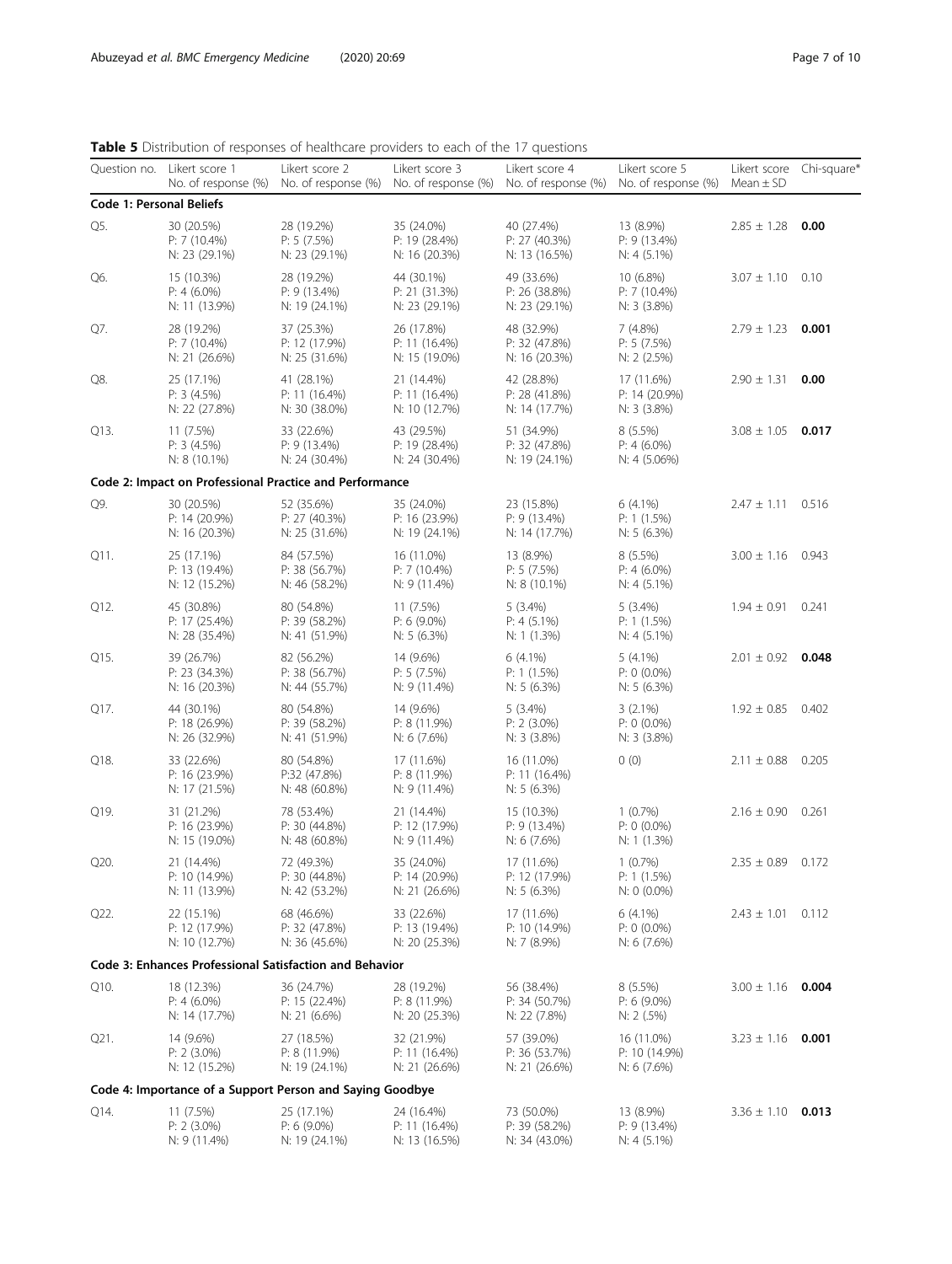Table 5 Distribution of responses of healthcare providers to each of the 17 questions (Continued)

| Ouestion no. | Likert score 1                             | l ikert score 2                            | Likert score 3                               | Likert score 4<br>No. of response (%) No. of response (%) No. of response (%) No. of response (%) No. of response (%) | Likert score 5                                | Likert score Chi-square*<br>Mean $\pm$ SD |       |
|--------------|--------------------------------------------|--------------------------------------------|----------------------------------------------|-----------------------------------------------------------------------------------------------------------------------|-----------------------------------------------|-------------------------------------------|-------|
| Q16.         | $2(1.4\%)$<br>$P: 0 (0.0\%)$<br>N: 2(2.5%) | $10(6.8\%)$<br>P: 3(4.5%)<br>$N: 7(8.9\%)$ | 16 (11.0%)<br>$P: 4(6.0\%)$<br>N: 12 (15.2%) | 83 (56.8%)<br>P: 34(50.7%)<br>N: 49 (62.0%)                                                                           | 35 (24.0%)<br>P: 26 (38.8%)<br>$N: 9(11.4\%)$ | $3.95 \pm 0.87$                           | 0.001 |

\*Significant Chi-Square test scores are in bold.  $P =$  Physician,  $N =$  Nurse

significant difference between physicians and nurses ( $p <$ 0.01). Physicians (59.7%) were more like to agree that FPDR decreases family anger towards members of the code team, whereas nurses were more likely to be neutral (25.3%) or disagree  $(24.2%) (p = 0.004)$ . Additionally, 68.6% of physicians agreed that FPDR will motivate members of the code team to manage the patient in a more humane manner (avoid black humour), whereas only 34.2% of nurses agreed ( $p < 0.001$ ).

For code 4, "The importance of a support person and saying goodbye", more physicians (71.6%) than nurses (48.1%) agreed that FPDR keeps family members updated about the progress of resuscitation ( $p = 0.013$ ). However, the majority of physicians (89.5%) and nurses (73.4%) agreed that FPDR needs dedicated and trained personnel to accompany family members  $(p < 0.001)$  [\[4,](#page-9-0) [19\]](#page-9-0). Finally, nationality and, to a minor extent, gender demonstrated a significant effect on healthcare providers' opinions to several survey items measuring HP perceptions of FPDR (see Table [4\)](#page-5-0).

The current study outcomes are contrary to the outcomes of Iran, Singapore, and Turkey, where the majority of ED physicians and nurses are against FPDR [\[6](#page-9-0), [7,](#page-9-0) [13](#page-9-0)]. But it is important to note that the study outcomes are in support of outcomes measured in Saudi Arabia, as well as a Needs Assessment for FPDR conducted by the American Heart Association, and a systematic review of four randomized controlled trials that looked at the psychological outcomes of FPDR on family relatives [[10](#page-9-0), [20](#page-9-0), [21](#page-9-0)].

In Iran, a descriptive study was conducted among four hospitals measuring family and nursing perceptions of FPDR. Around 57% of female family members felt that it was a right to experience FPDR as it allowed them to observe everything and worry less. Regarding nurses, 62.5% disagreed with implementation of FPDR for adult patients, citing that family members become distressed and may prolong the resuscitation effort. Only nurses with prior education of FPDR were open to implementation [\[6\]](#page-9-0). In Singapore, a survey was performed amongst healthcare providers in a university-affiliated hospital. Approximately 71% of healthcare providers stated that relatives should not be present during CPR due to the possible interruption of patient care, wellbeing of the relatives, limited physical space, and resources [[13](#page-9-0)]. In Turkey, a literature review was performed for five articles relating to family presence during cardiopulmonary resuscitation. The study concluded that Healthcare professionals were not in

support of family presence, and those who had taken part in family presence during cardiopulmonary resuscitation had negative experiences [[7](#page-9-0)].

A study in Saudi Arabia looked at the attitudes of acute care nurses' toward FPDR in the largest hospitals in the five geographic regions of Riyadh City. Nurses were specifically recruited from the ED, Intensive Care Unit, and Critical Care Units. Results indicated that nurses had a positive attitude about family presence [[10\]](#page-9-0). The American Heart Association published A Needs Assessment on FPDR, which was conducted via a survey sent to members of a Cardiothoracic Intensive Care Unit code team including physicians, nurses, and allied healthcare professionals. Up to 72% endorsed utilizing a family facilitator role to support the practice of FPDR [\[20\]](#page-9-0). A Cochrane systematic review of four randomized control trials was conducted to investigate if FPDR decreases post-traumatic stress disorder-related symptoms including signs of depression/anxiety. Evidence indicated overall positive results on the psychological outcomes of family relatives and that it does not affect healthcare professionals, the morbidity, or mortality of the patients negatively [[21\]](#page-9-0). Our findings in this study add to the growing body of literature that looks at healthcare provider attitudes regarding FPDR.

### Limitations

One of the main limitations of this study can be attributed to the study data collection measure of administering surveys, where self-reported measures are subject to response biases. Based on the disagreement between physicians and nurses towards supporting FPDR, it would have been helpful to include an openended question (a statement that cannot be answered with a "yes" or "no" or be scored on a Likert scale). This will provide better insight on the reasons for or against FPDR by nurses. The sample also represents HP's perspectives from the three EDs in governmental hospitals, whereas those from the private sector were not represented. Also, there were no questions to evaluate cultural differences and religious beliefs that might play a part in forming opinions on FPDR philosophy, which affects the face and content validity (i.e., the extent to which the measure covers all aspects of the concept it is measuring) of the current survey when measuring HP perceptions of FPDR.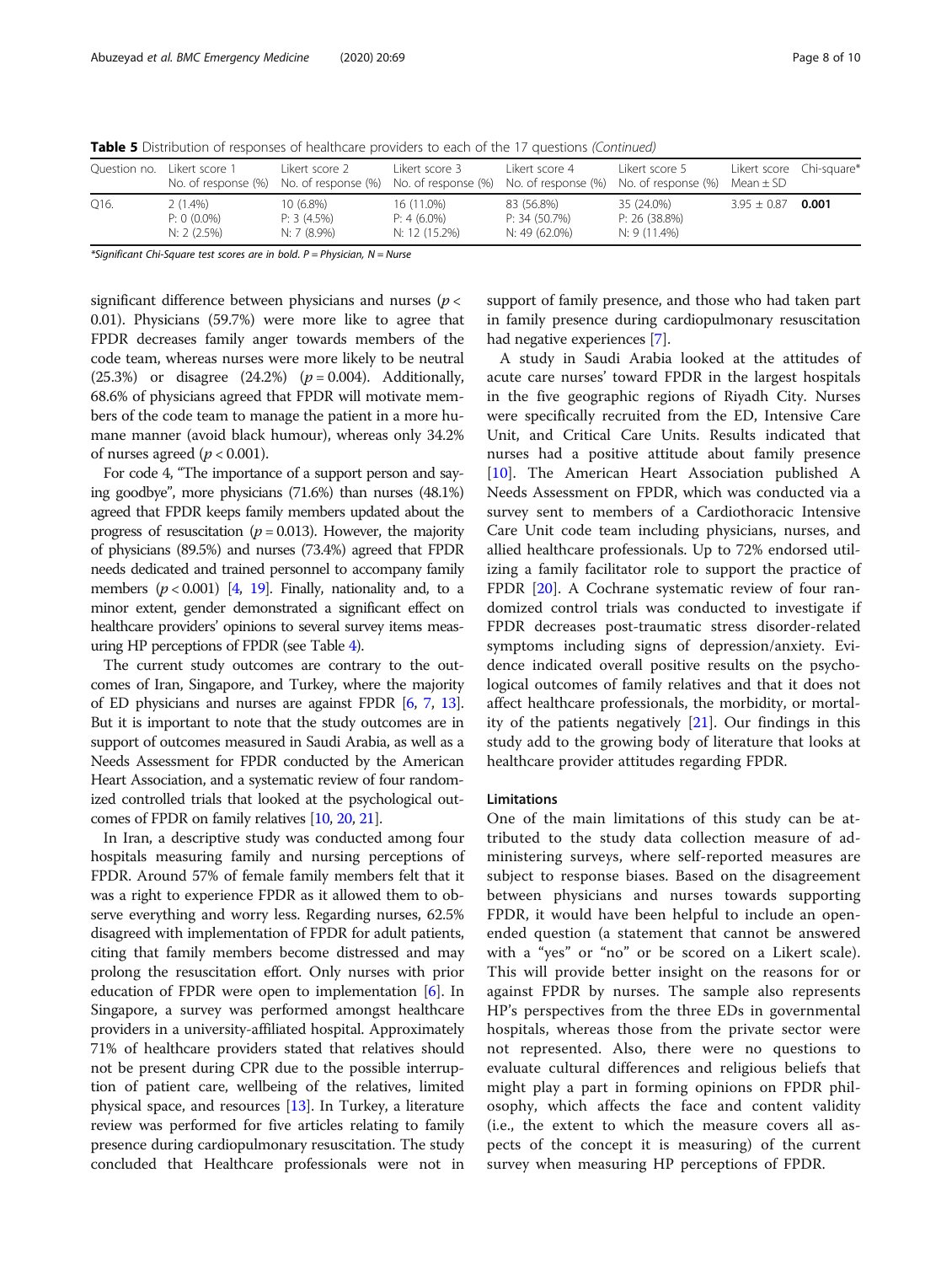# <span id="page-8-0"></span>Conclusion

The concept of FPDR is familiar to many HPs in the EDs of the Kingdom of Bahrain, and a significant percentage of HPs have participated in CPR in the presence of a family member, despite the lack of policies allowing or forbidding FPDR. However, this study demonstrates that the majority of ED physicians support FPDR, whereas an equal percentage of ED nurses are against it. HPs agreed that FPDR does not affect the code team in many ways, but there was a discrepancy in viewing how the family members will benefit from attending the process with higher support from physicians than nurses. HPs also highly supported the allocation of a dedicated liaison person to accompany family members during CPR, and with such results, it is encouraging that FPDR policy would be supported by staff and can be established and implemented in the ED's. Since the decision to implement FPDR should be a team decision that is well-planned, it would be valuable to explore potential reasons documented in the literature (e.g., barriers, selfefficacy, health beliefs, and subjective norms) behind ED nurses not supporting the concept of FPDR [[22](#page-9-0)].

## Supplementary information

Supplementary information accompanies this paper at [https://doi.org/10.](https://doi.org/10.1186/s12873-020-00365-4) [1186/s12873-020-00365-4](https://doi.org/10.1186/s12873-020-00365-4).

Additional file 1. Healthcare Provider Perspectives on Family Presence During Resuscitation in the Emergency Departments of the Kingdom of Bahrain. FPDR Informed Consent and Full Survey used for this research study.

### Abbreviations

CPR: Cardiopulmonary resuscitation; ED: Emergency Department; FPDR: Family Presence during Resuscitation; GCC: Gulf Corporation Countries; HP: Healthcare Providers; PCA : Principal components analysis; SD: Standard Deviation

### Acknowledgements

Not applicable.

### Authors' information (optional)

o Feras H. Abuzeyad: LRCP & SI, MB, BAO (NUI), FRCPC, MSc HCM. ○ Board certified emergency physician (McGill University), Master in Healthcare Management (Royal College of Surgeons in Ireland – Bahrain), Senior Consultant & Chairman of Emergency Medicine Department at King Hamad University Hospital, Chairman of Trauma and Major Disaster Committee, Senior clinical lecturer at the Royal College of Surgeons in Ireland-Bahrain, and EMS Consultant for the National Ambulance-Kingdom of Bahrain.

○ Interested in Healthcare Management, trauma and pre-hospital care. ○ Ahmed Elhobi: Master degree in Emergency Medicine (Suez Canal University), Membership of Royal colleges of emergency Medicine, EMCEM., currently working in King Hamad University Hospital— Emergency Medicine Department.

○ Wael Kamkoum: Board certified emergency physician (emergency specialist diploma, medical university of Tunis, Republic of Tunisia), Emergency Registrar in Emergency department at King Hamad University Hospital - Kingdom of Bahrain.

○ Luma Bashmi: MA. Head of Scientific Research & Development at KHUH. Fulbright scholar with an MA in Health Psychology Research from California State University, Long Beach and an MA in Marketing Communications from University of the Arts - London. Her research focuses on how psychological processes such as stress influence health and disease, wellness in cancer, and psychiatry and behavioral neurosciences.

○ Ghada Alqassim: MD, SSC-PEM.

○ Consultant Pediatric Emergency Medicine. Chairperson of Emergency Medicine Department at the Royal Medical Services (RMS). President of Bahrain Medical Society. A senior clinical lecturer at the Royal College of Surgeons in Ireland-Bahrain. Deputy of Trauma Code Committee and a member in the Code Red Committee & Customers Complaint Committee at RMS. Also a member in the National Emergency Medical Services. The first Paediatric Emergency consultant certified by the Saudi Council for Health Specialties in the Kingdom of Bahrain. First General Secretary of the Gulf Federation of Emergency Medicine.

○ Leena Alqasem: LRCP & SI, MB, BAO (NUI), MSc in Medical Ethics from McGill University in Canada, PhD in Medical Ethics from Keele University in the United Kingdom, Currently Chief of Health Professionals Regulation at the National Health Regulatory Authority.

○ Interested in medical ethics and healthcare regulations.

○ Naser Mohamed Ali Mansoor: MBBS, ABEM, EUCEM.

○ Emergency Medicine Specialist currently working with the Ministry of Health at Salmanyia Medical Complex in the Department of Emergency Medicine. Board certified with the Arab Board of Medical Specializations and the European Board of Emergency Medicine. Clinical skills instructor at the Arabian Gulf University. Deputy at the Ministry Of Health mass causality and disaster committee. Member at the National Disaster committee of the Kingdom Of Bahrain. Training lead for the emergency medicine residency program at Salmanyia Medical Complex. Deputy Chief for the Bahrain Motorsports Medicine. Interested in Disaster management and Motorsports Medicine.

○ Stephanie Hsu, MBBChBaO. Scientific Researcher at KHUH. She graduated from the Royal College of Surgeons in Ireland – Bahrain with a Medical Degree. Her research focuses on Women's Health, cervical cancer screening, and the development of a management guide wheel for abnormal pap smears and related cervical pathologies.

○ Priya Das, PhD. Scientific Researcher at KHUH. She completed her doctoral studies in Bioinformatics from University of Kerala, India. She holds a postgraduation in Bioinformatics and is a graduate in Biochemistry. Her major areas of interest are genomics, proteomics, cell growth and signaling, molecular biology and cancer biology.

### Authors' contributions

○ FA substantively conceived, designed, and led the study, in addition to being a main contributor in writing the manuscript. AE substantively contributed to the methodology of the study and was a major contributor in writing the manuscript. WK substantively contributed to the acquisition of data and oversight of the survey distribution at King Hamad University Hospital. LB substantively reviewed data analysis by SPSS, further analyzed and interpreted the collected data using factor analysis, and was a major contributor in writing the manuscript. GQ contributed in obtaining the ethical approval and strict oversight of the study conducted at the Emergency Department in Bahrain Defense Force Royal Medical Services. LA substantively contributed to the conception of the study and was a main contributor in writing the manuscript. NM contributed in obtaining the ethical approval and strict oversight of the study conducted at the Emergency Department in Salmaniya Medical Complex. SH contributed to the online creation of the survey, email distribution of the survey, online monitoring of responses, and substantively revised the manuscript. PD contributed to the calculation of sample size, analyzed and interpreted the collected data using SPSS, aided in the revision of collected data using factor analysis, and substantively revised the manuscript. All authors read and approved the final manuscript.

### Funding

○ No funding was received for this study.

### Availability of data and materials

○ The datasets used and/or analysed during the current study are available from the corresponding author on reasonable request. ○ All data generated or analysed during this study are included in this published article.